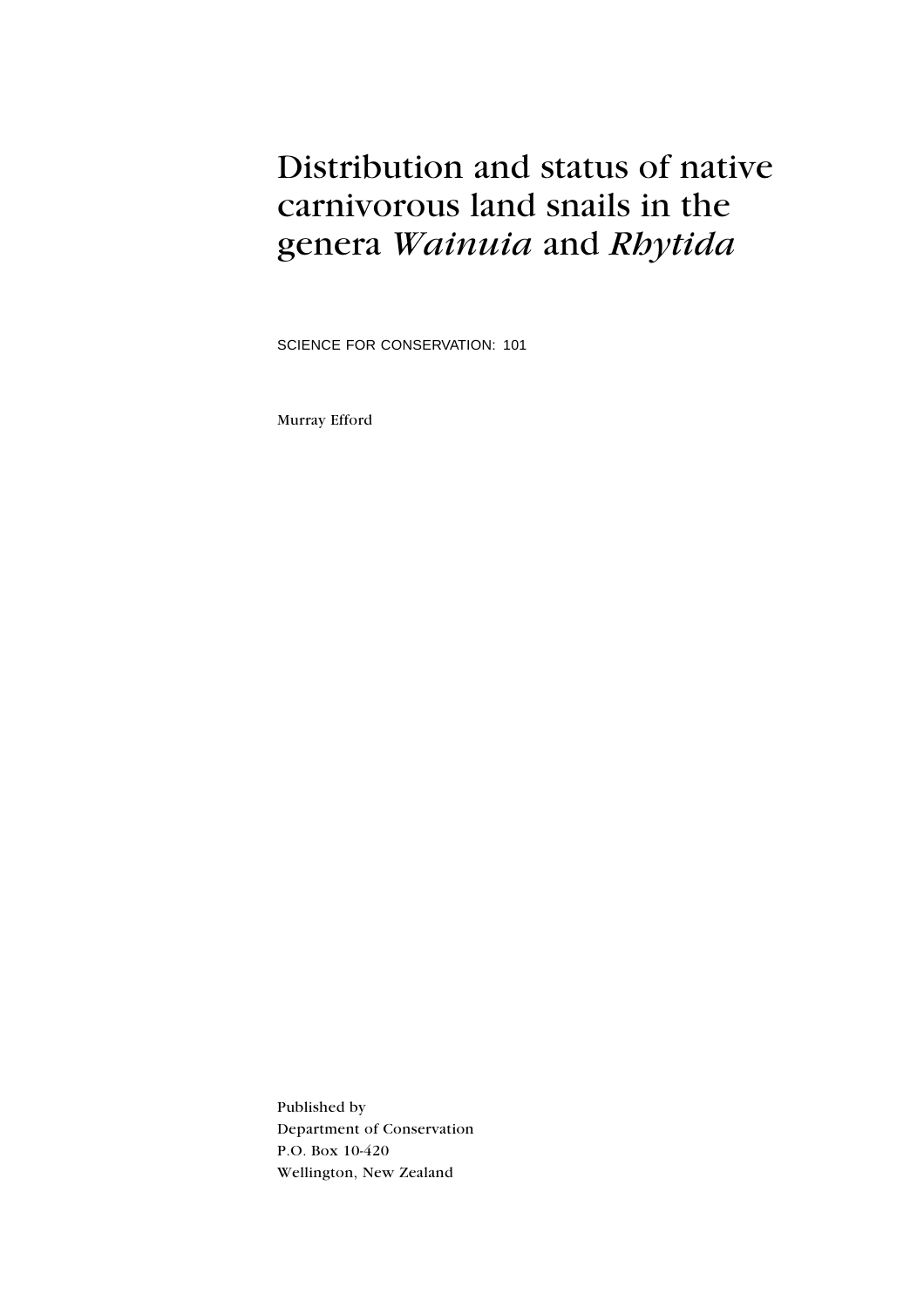Science for Conservation presents the results of investigations by DOC staff, and by contracted science providers outside the Department of Conservation. Publications in this series are internally and externally peer reviewed.

© December 1998, Department of Conservation

ISSN 1173-2946 ISBN  $0-478-21771-4$ 

This publication originated from work done under Department of Conservation Investigation no. 790, carried out by Murray Efford, Manaaki Whenua - Landcare Research, Private Bag 1930, Dunedin. It was approved for publication by the Director, Science & Research Unit, Science Technology and Information Services, Department of Conservation, Wellington.

Cataloguing in Publication Efford, M. G. Distribution and status of native carnivorous land snails in the genera Wainuia and Rhytida / Murray Efford. Wellington, N.Z. : Dept. of Conservation, 1998. 1 v. ; 30 cm. (Science for conservation, 1173-2946 ; 101.) Includes bibliographical references. ISBN 0478217714 1. Snails--New Zealand. 2. Rhytididae. I. Title. II. Series: Science for conservation (Wellington, N.Z.) ; 101. 594.30993 20 zbn98-112337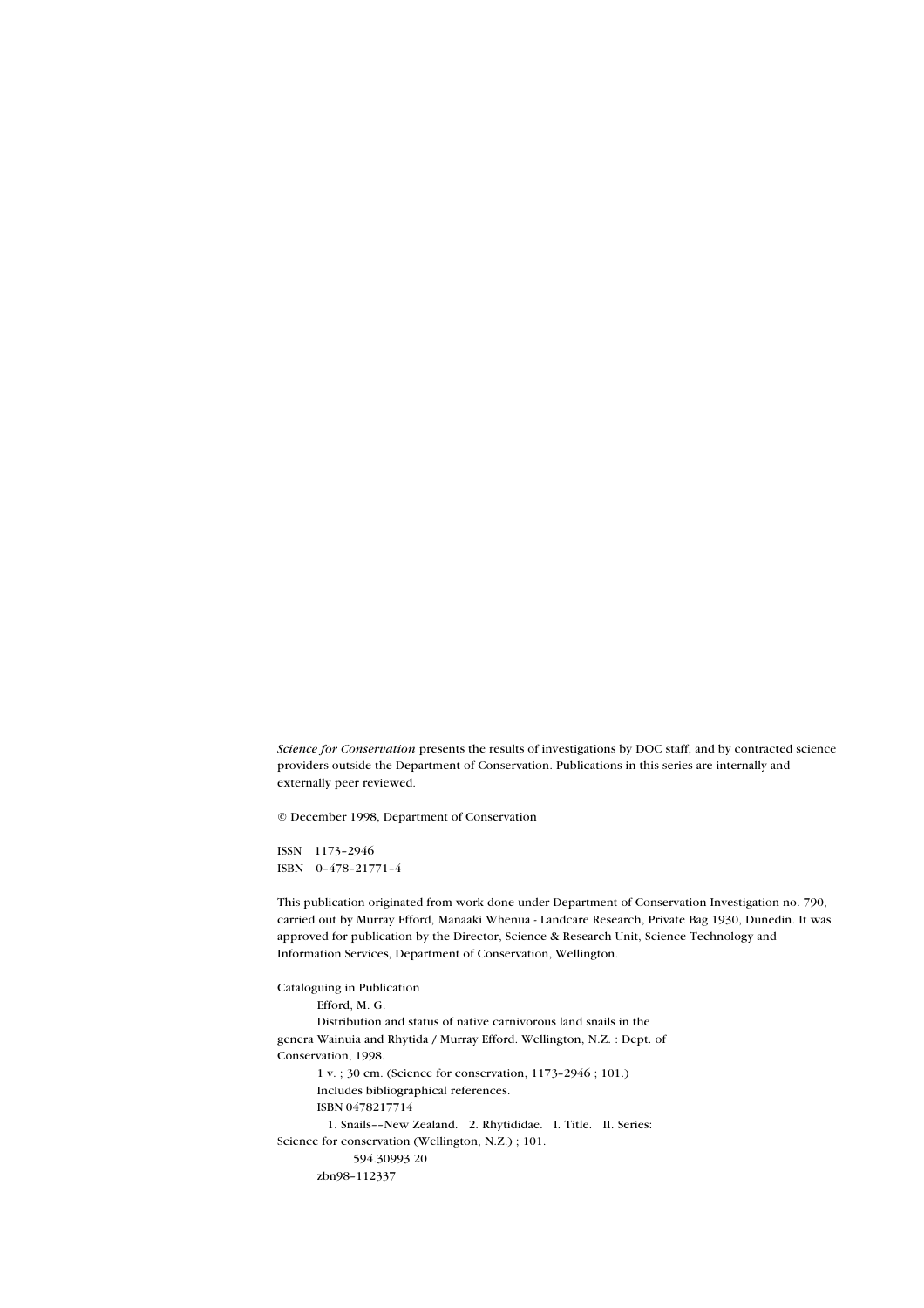### CONTENTS

|    | Abstract                                        |                                                              | 5  |
|----|-------------------------------------------------|--------------------------------------------------------------|----|
| 1. | Introduction                                    |                                                              | 5  |
| 2. | Background                                      |                                                              | 5  |
|    | 2.1<br>Systematics                              |                                                              | 9  |
|    | Species-level taxonomy                          |                                                              | 9  |
|    | Previous research on Wainuia and Rhytida<br>2.2 |                                                              | 12 |
|    | <b>Conservation status</b><br>2.3               |                                                              | 12 |
| 3. | Objectives                                      |                                                              | 15 |
| 4. | Methods                                         |                                                              | 13 |
| 5. | Results                                         |                                                              | 14 |
|    | 5.1<br>Summary of species distributions         |                                                              | 14 |
|    | Assessment of conservation status<br>5.2        |                                                              | 14 |
| 6. | Discussion                                      |                                                              | 14 |
|    | 6.1<br>Distribution                             |                                                              | 14 |
|    | 6.2<br>Conservation                             |                                                              | 18 |
|    | General policy                                  |                                                              | 18 |
|    | Vulnerable populations                          |                                                              | 18 |
|    | General management needs                        |                                                              | 19 |
| 7. | Recommendations                                 |                                                              | 20 |
| 8. | Acknowledgements                                |                                                              | 21 |
| 9. | References                                      |                                                              | 21 |
|    | Appendix 1                                      |                                                              | 24 |
|    |                                                 | Alternative higher classifications of New Zealand Rhytididae | 24 |
|    | Appendix 2                                      |                                                              | 25 |
|    | New Zealand Rhytididae Distribution Database    |                                                              | 25 |
|    | Appendix 3                                      |                                                              | 26 |
|    | Plant names                                     |                                                              | 26 |
|    | Appendix 4                                      |                                                              | 27 |
|    | Species notes and distribution maps             |                                                              | 27 |
|    | Figure 4                                        |                                                              | 40 |
|    | Appendix 5                                      |                                                              | 48 |
|    | Glossary                                        |                                                              | 48 |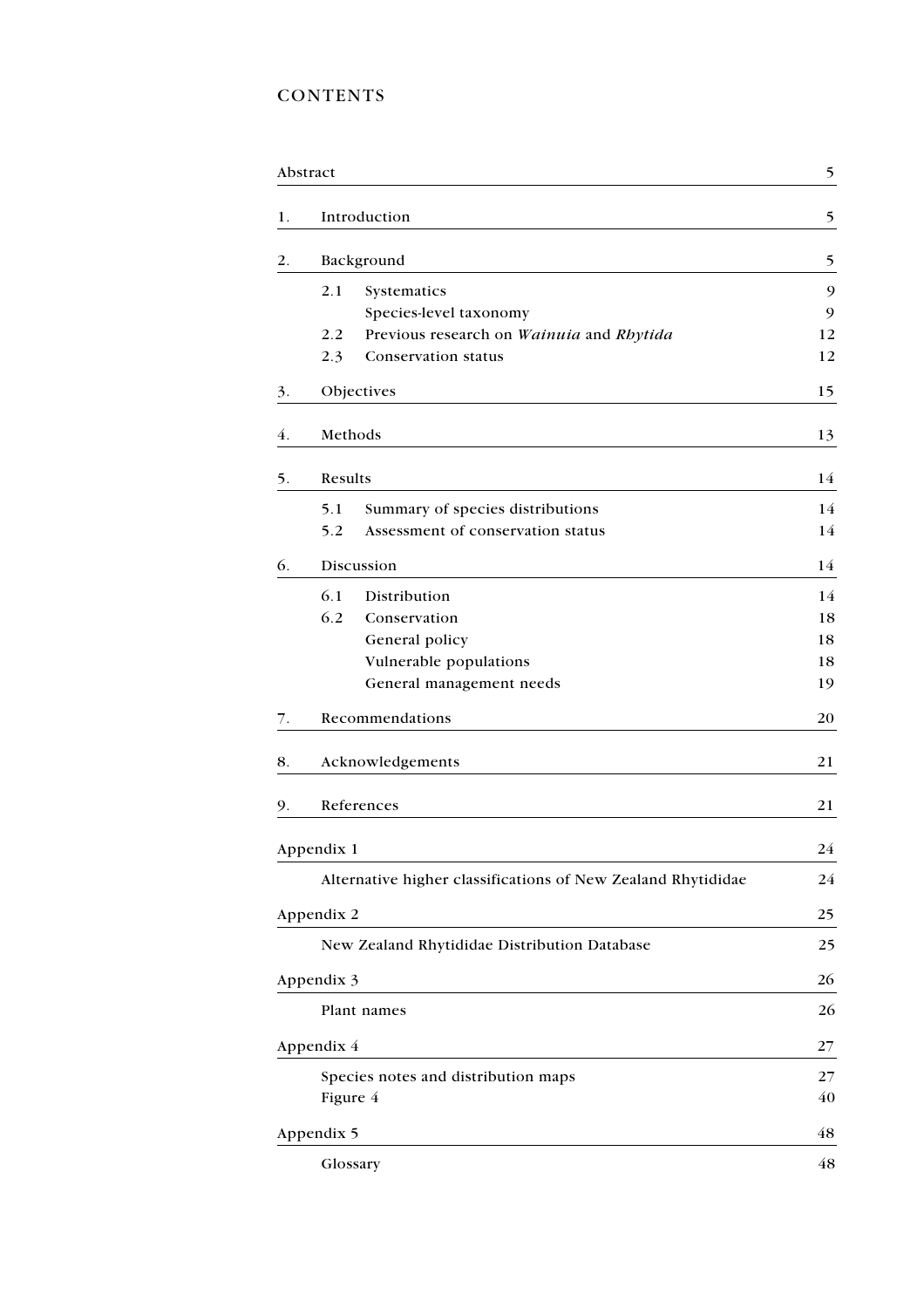## Abstract

This report describes the distribution and conservation status of species of carnivorous land snails in the endemic genera Wainuia Powell, 1930 and Rhytida Albers, 1860. A distribution database was compiled from specimens in museums and private collections, and by supplementary collecting. Distribution maps are presented for fifteen species or subspecies, the majority being from the northern South Island. Several species are known as subfossils well outside their present range (e.g., Rhytida greenwoodi greenwoodi, R. oconnori, R. otagoensis, Wainuia urnula nasuta). Others are represented in large parts of their extant range only by extremely localised relict populations. There is a need for conservation action to improve the outlook for some of these populations, particularly W. edwardi near Mt Cass in North Canterbury and W. urnula nasuta at the type locality on D'Urville Island. Distinctive new species remain to be described in each genus. Molecular methods may be required to resolve some persistent taxonomic problems.

### 1. Introduction

The distribution and status of species in two genera of carnivorous New Zealand land snails (Wainuia and Rhytida) were described by Manaaki Whenua for the Department of Conservation. Wainuia and Rhytida form a significant fraction of the total diversity of the family Rhytididae in New Zealand. The family shows an intriguing variety of carnivorous habits, including some behavioural adaptations that may be unique to New Zealand. Neither genus currently has protected status, although some species are large and they are vulnerable to many of the same introduced predators that attack related, protected genera (e.g., Powelliphanta). This report seeks to encourage a broader view of the conservation needs of the family in New Zealand.

## 2. Background

New Zealand has several genera of large carnivorous rhytidid snails, and species in Paryphanta and Powelliphanta have recently begun to receive substantial conservation attention (e.g., Meads et al. 1984; Department of Conservation 1994a,b). The family also occurs in southern Africa (van Bruggen 1980), Madagascar (Emberton 1990), Australia (Smith 1992), Indonesia, and other islands of the southwest Pacific (Solem 1959). However, rhytidids are most diverse in New Zealand both in terms of absolute number of species and as a percentage of the described land snail fauna (van Bruggen 1980). Much of their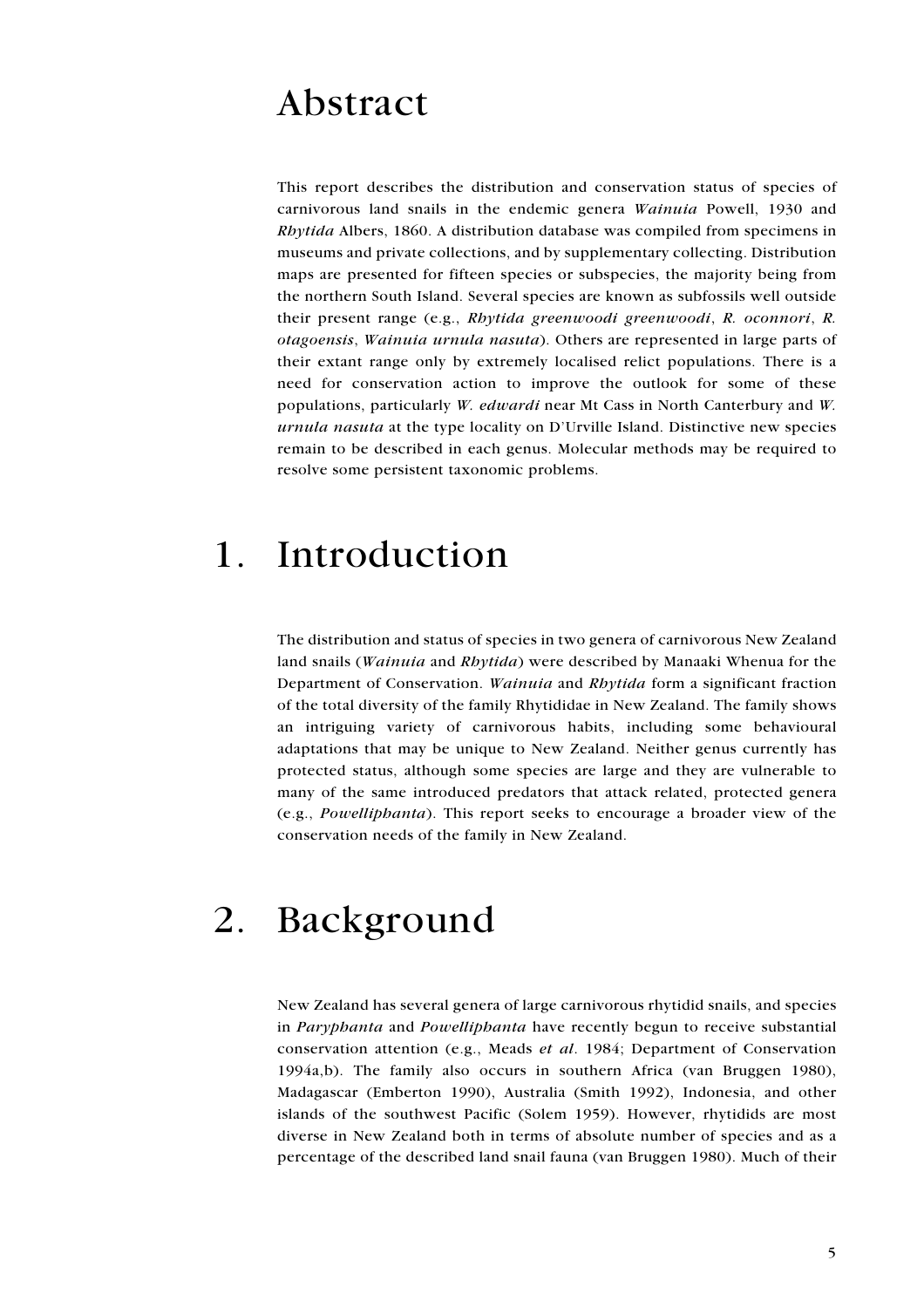diversity in New Zealand is contributed not by the conspicuous taxa (Powelliphanta, Paryphanta) but by several genera of smaller snails (Rhytida, Wainuia, Rhytidarex, Delos, Delouagapia) and the slugs of the genus Schizoglossa (Powell 1979). This report focuses on the two most accessible, numerous and widespread of these genera.

New Zealand rhytidid snails typically live under fern or leaf litter and in damp rock piles in unmodified native forest, and under tussock or scrub in the subalpine zone. All rhytidid snails are carnivores, as shown by their simple, elongated teeth, the lack of a jaw and the strong musculature around the mouth. Worms and other snails, the common prey of carnivorous snails the world over, are eaten also by New Zealand rhytidids (Dell 1949). Details of the feeding ecology of the various genera have been slow to emerge, and it has been recognised only in the course of the present study that some Wainuia species live largely on amphipods (Fig. 1b; Efford and Bokeloh 1990; M.G. Efford, in press), and that Rhytida species have prehensile tails with which they carry prey about (Fig 1e; M.G. Efford, pers. obs.).

Cannibalism has been suspected in some populations of Rhytida perampla and Rhytida australis (Dell 1949). M. J. Meads (pers. comm.) noted R. stephenensis eating a dead weta on Stephens Island, and carrion feeding is also suggested by the occurrence of Rhytida species inside shells of dead *Powelliphanta* (pers. obs.; K. Walker pers. comm.).

Wainuia includes four described species, all from eastern central New Zealand, an undescribed species from Fiordland and an enigmatic record fromWestland<sup>1</sup>. The shell of all *Wainuia* species is thin and almost black, although by transmitted light it appears dark olive or reddish brown, and it lacks any colour pattern (Fig. 1 a,c). The embryonic and early post-embryonic whorls<sup>2</sup> at the apex of the shell often weather to a yellow or tan colour. The shell usually contains little calcium carbonate and is therefore pliable when damp. Adult shell diameter is in the range 19 mm to 38 mm, and varies both between species and geographically within each species. The shells of all species are marked by oblique corrugations on the upper surface of the body whorl radiating from the suture in the direction of growth, although these can be faint in some species. In most species, the mucus secreted from the mantle lip contains a blue or purple pigment. The mantle pigment is bright yellow in the undescribed Fiordland species, while the mucus secreted by the Lake Waikaremoana population of *W. urnula* is colourless. White, calcareous-shelled eggs  $4-6$  mm long are laid in clusters of 2-5 in leaf litter. These are often the first indication that *Wainuia* occurs in an area.

Rhytida includes about ten described species distributed from Auckland to Stewart Island, with at least one further undescribed species from inland Marlborough. They range in adult size from about  $14 \text{ mm}$  (R. meesoni) to 33 mm (R. oconnori). Rhytida is endemic to New Zealand<sup>3</sup>, but appears to be

2. Some technical terms are defined in Appendix 5.

<sup>&</sup>lt;sup>1.</sup> Solem's (1959) suggestion of a close relationship with the Tasmanian genus *Melavitrina* was refuted by Smith and Kershaw (1972) who synonymised the latter with Victaphanta.

<sup>&</sup>lt;sup>3.</sup> New Caledonian species previously assigned to *Rhytida* (e.g., Solem 1959) have more recently been treated in the genus Ptychorhytida Moellendorf 1903 (P. inaequalis, P. aulacospira; Solem et al. 1984).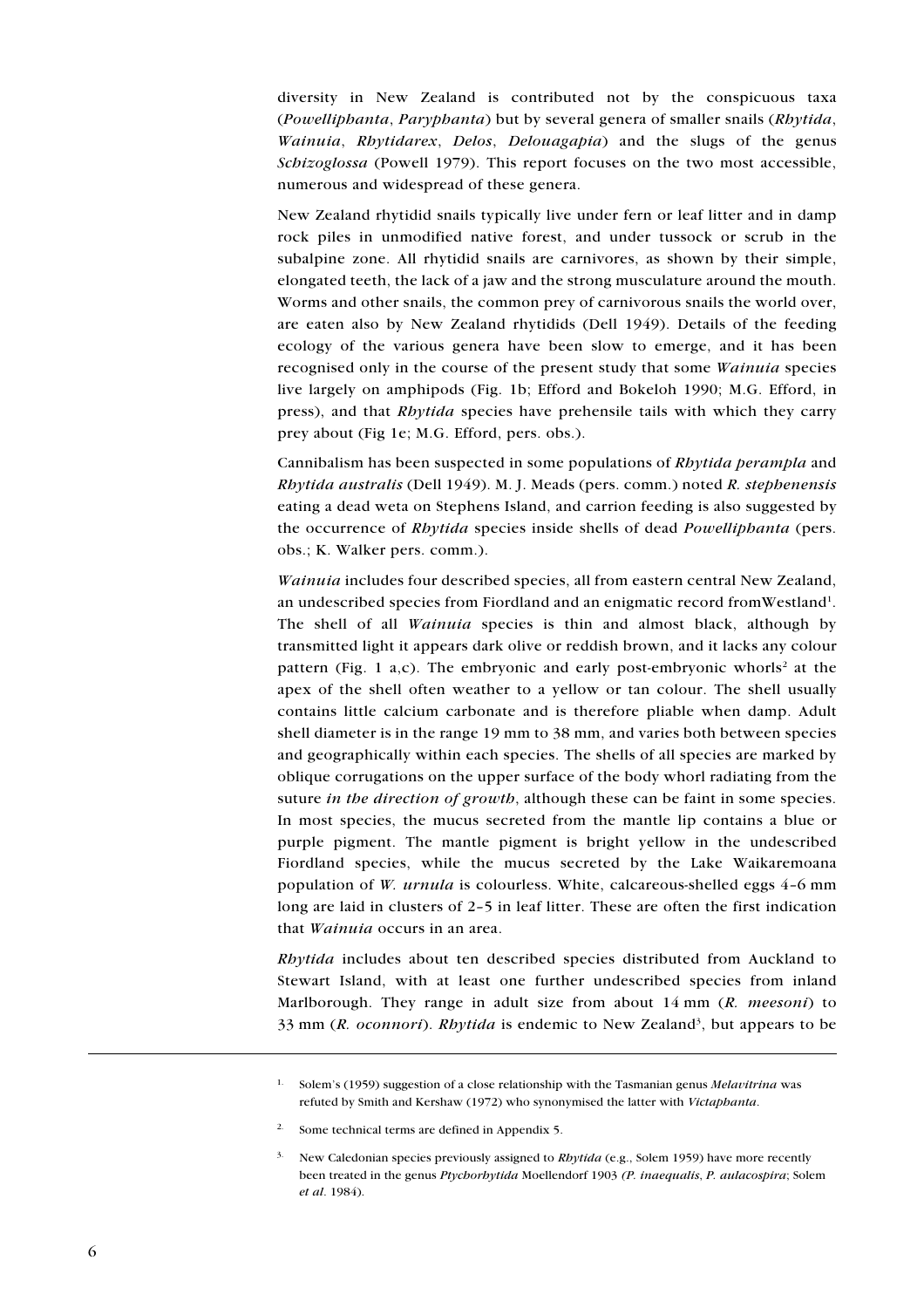



a. *Wainuia urnula*, Orongorongo Valley, Wellington. b. Capture of a live amphipod by *Wainuia urnula*. Frames from a video sequence lasting about 1 second.



c. Undescribed *Wainuia* from Miller Peaks, Murchison Mountains, Fiordland.



e. Newly hatched *Rhytida oconnori* (Canaan, Abel Tasman National Park) carrying a prey snail on its tail.



d. *Rhytida greenwoodi greenwoodi* (Prouse Reserve, Levin) with eggs laid in captivity.



f. *Rhytida greenwoodi webbi* (Dry River, East Takaka) digesting prey snail (*Charopa coma*). The tail tip is inserted into the aperture of the prey shell.

FIGURE 1. PHOTOGRAPHS OF VARIOUS *Wainuia* AND *Rhytida* SNAILS.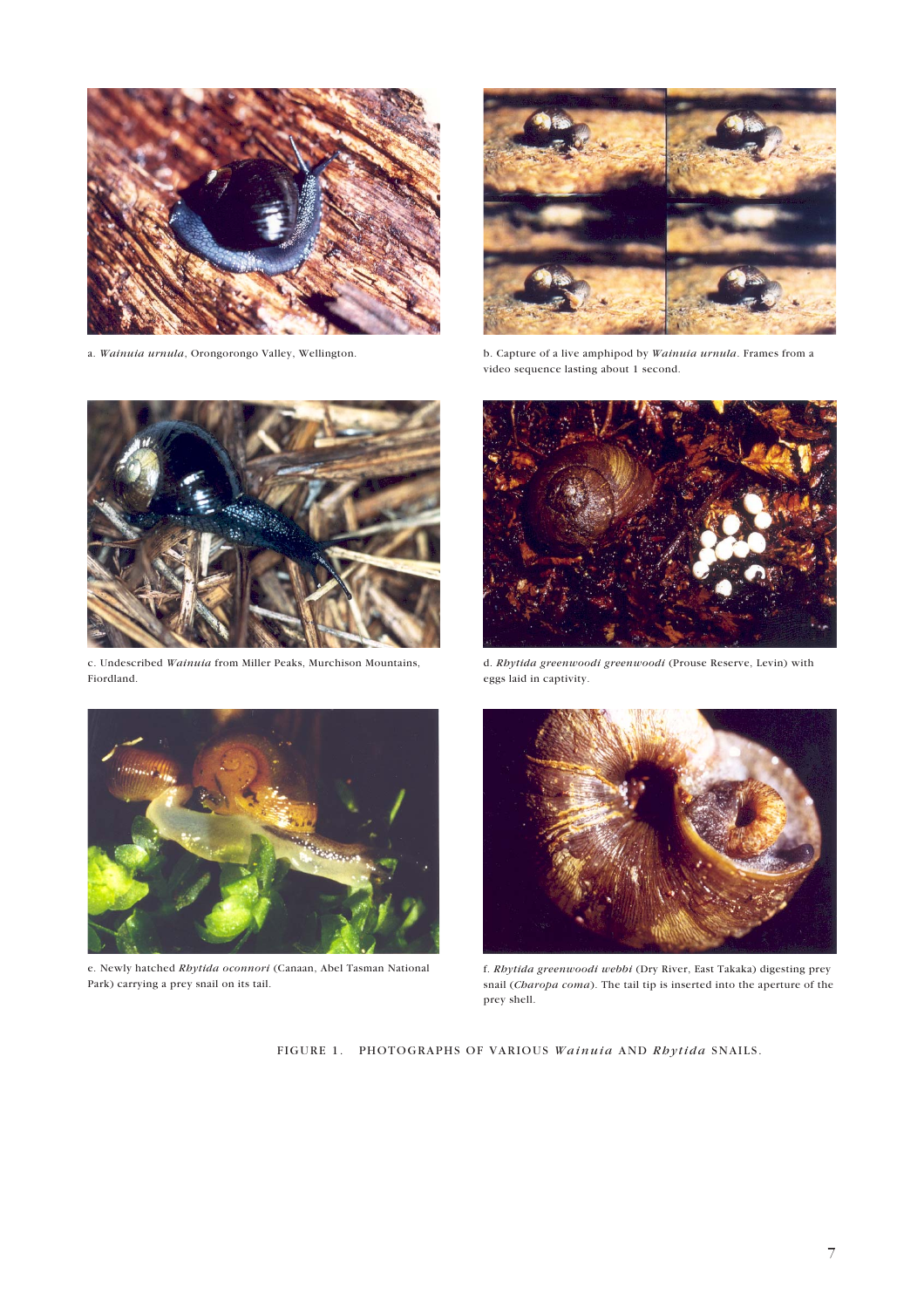closely related to the Australian genus Austrorbytida Smith 1987<sup>4</sup>. The shell of Rhytida species is more heavily calcified than that of Wainuia species. In life it is usually a translucent yellowish-brown, revealing blotches of black pigment on the mantle of the animal inside (e.g., Fig 1e). Except for  $Rbytida$  oconnori, which lays large eggs, the eggs are smaller than those of *Wainuia* spp. and some species (e.g., *Rhytida greenwoodi*, *R. stephenensis*) may lay more than 12 eggs in a cluster.

#### 2.1 SYSTEMATICS

Climo (1977) radically revised the taxonomy of New Zealand Rhytididae on the basis of the degree of reduction of the reproductive system (Appendix 1). He treated Wainuia Powell 1930 as a subgenus of Rhytida Albers 1860, which he placed in the subfamily Rhytidinae. He transferred the North Auckland species of Rhytida, in which the shell has an angled rather than a rounded periphery, to Rhytidarex Powell 1948 in the subfamily Paryphantinae. Paryphantinae sensu Climo were defined as having a greatly reduced penis and lacking a sperm storage organ or spermatheca. Parkinson (1979) largely endorsed Climo's taxonomic treatment of Rhytida and Wainuia. This study deals with the species of Rhytida as that genus was delineated by Climo (1977). However, the ecological and morphological differences between Wainuia and Rhytida are considerable, and for present purposes they are treated as distinct at the generic level as in the classification of Powell (1979). F. Brook (pers. comm.) is collecting distribution records of species in the genus Rhytidarex from Northland and the Three Kings Islands. While the classification of New Zealand rhytidids of Climo (1977) purported to reflect relationships of taxa, there has been no robust analysis of phylogeny based on a suite of morphological or molecular characters.

#### Species-level taxonomy

The species and subspecies to be considered are listed in Table 1. Notes on some problematic taxa are provided here to support the species identifications used in this report. They represent hypotheses rather than final determinations. Several new species names are probably required, notwithstanding the considerable intraspecific variation (Parkinson 1979; pers. obs.).

#### Wainuia fallai Powell, 1946

Recent collecting has shown the distribution of W. fallai Powell from Kaikoura to be contiguous with that of W. edwardi (Suter) from Canterbury. Populations from both areas vary considerably in maximum size and shell coiling, which therefore cannot be used to separate them. Radula and diet are similar. As it was impossible to reliably assign any population to  $W$ . *fallai*, all are treated here as belonging to W. edwardi.

<sup>&</sup>lt;sup>4.</sup> The radulae of *Austrorbytida capillacea* and *Rbytida* spp. are both of Smith's (1987) Type IV, but R. greenwoodi, the species most similar to A. capillacea, has much coarser and more irregular shell sculpture.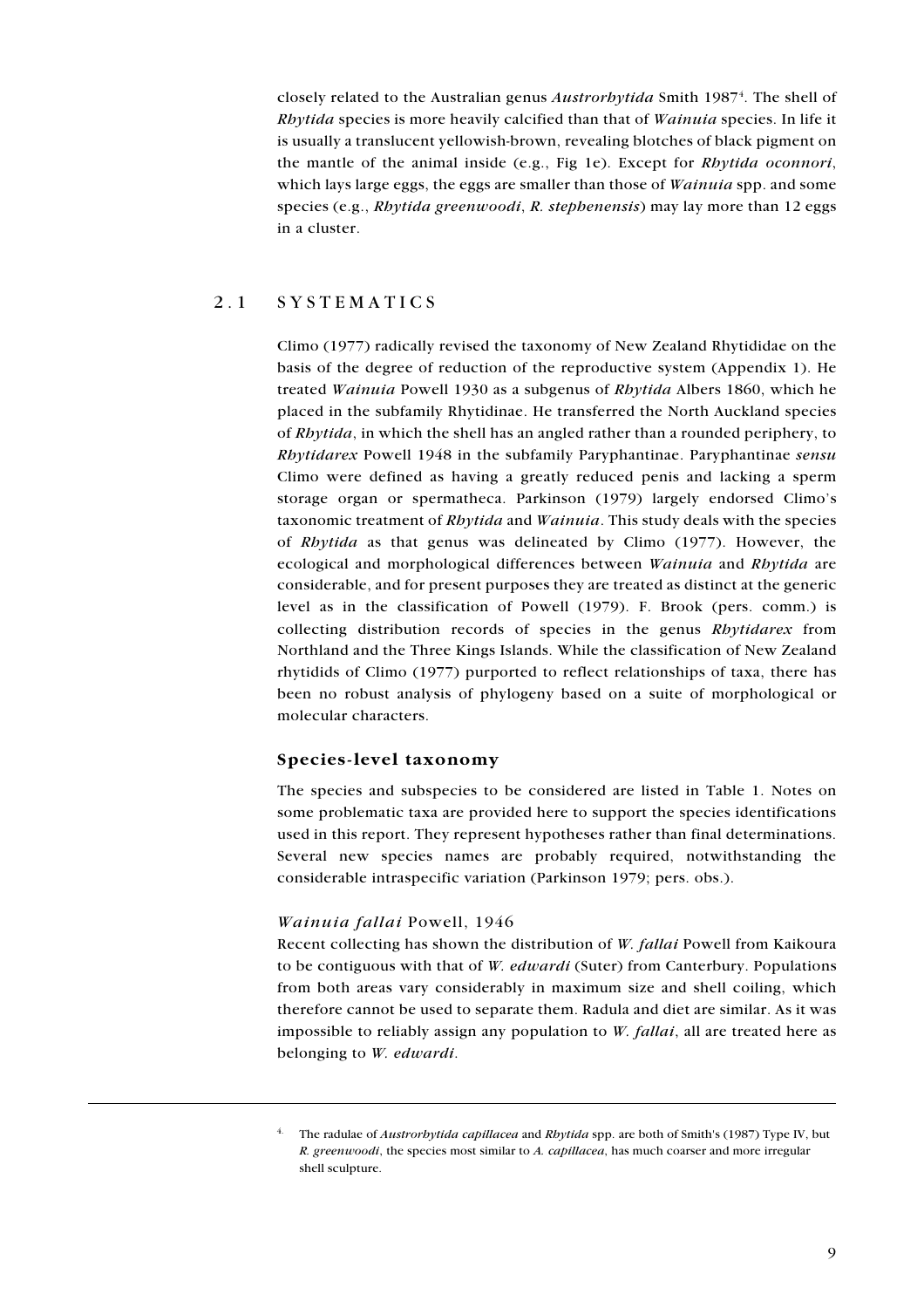| <b>TAXON</b>                               | MAXIMUM SHELL<br>DIAMETER (mm) | NUMBER OF 10 000 m GRID SQUARES<br>SUBFOSSIL <sup>a</sup><br><b>EXTANT</b> |          |
|--------------------------------------------|--------------------------------|----------------------------------------------------------------------------|----------|
| Wainuia clarki Powell, 1936                | 30 <sup>b</sup>                | 5                                                                          | $\theta$ |
| Wainuia edwardi (Suter, 1899)              | 38 <sup>b</sup>                | 28                                                                         | 2        |
| Wainuia urnula nasuta Powell, 1946         | 31 <sup>b</sup>                | 10                                                                         | 1        |
| Wainuia urnula urnula (Pfeiffer, 1855)     | $28.5^{b}$                     | 38                                                                         | 2        |
| Wainuia n.sp. (Fiordland)                  | 28 <sup>b</sup>                | 6                                                                          | $\theta$ |
| All Wainuia spp.                           | 38                             | 87                                                                         | 5        |
| Rhytida australis Hutton, 1883             | $13.5^{\circ}$                 | 16                                                                         | 1        |
| Rhytida greenwoodi greenwoodi Gray, 1850   | 27 <sup>c</sup>                | 101                                                                        | 13       |
| Rhytida greenwoodi webbi Powell, 1949      | $26.5^{\circ}$                 | 6                                                                          | 4        |
| Rhytida meesoni Suter, 1891                | 11.5 <sup>c</sup>              | 62                                                                         | 1        |
| Rhytida oconnori Powell 1946               | 33 <sup>c</sup>                | 2                                                                          | 6        |
| Rhytida otagoensis Powell, 1930            | 18 <sup>c</sup>                | 21                                                                         | 1        |
| Rhytida patula <sup>d</sup> Hutton, 1883   | 28 <sup>c</sup>                | 55                                                                         | 1        |
| Rhytida perampla <sup>d</sup> Powell, 1946 | 15 <sup>c</sup>                | 80                                                                         | 5        |
| Rhytida stephenensis Powell, 1930          | 34 <sup>b</sup>                | 17                                                                         | 4        |
| <i>Rhytida</i> n.sp. (Wairau River)        | 24 <sup>b</sup>                | 3                                                                          | $\theta$ |
| All Rhytida spp.                           | 34                             | 302                                                                        | 21       |

#### TABLE 1. AREA OF DISTRIBUTION OF EXTANT AND SUBFOSSIL TAXA OF Rhytida AND Wainuia.

a. Excluding grid squares from which live populations known.

b. M.G. Efford unpubl. data

c. Powell (1979)

d. Probably comprises several species (see Section 2.1)

#### Wainuia n.sp. Fiordland

Museum of New Zealand records and recent collecting document the presence in northern Fiordland of a new species of Wainuia. Its most distinctive characteristic is the bright yellow-orange colour of the mantle secretion, contrasting with the blue-purple coloration of all other Wainuia spp.

#### Wainuia cf. edwardi Mt Tuhua, Westland

Parkinson (1979) referred to an enigmatic Westland Wainuia collected by J.I. Townsend on Mt Tuhua near Lake Kaniere. Existing specimens from Mt Tuhua in J.I. Townsend's collection all resemble  $R$ . perampla as defined here, and do not support the notion of a Westland Wainuia. However, the glossy, black shell of a specimen collected alive on Mt Tuhua by K. Walker & G. Elliott clearly belongs to a *Wainuia* species. It may belong to an undescribed species, but it is treated here as belonging to an outlying population of W. edwardi (Suter).

#### Wainuia urnula nasuta Powell, 1946

Powell (1946) defined the subspecies Wainuia urnula nasuta from Mt Maude on D'Urville Island. Scattered populations of  $W$ . urnula-like snails from the Richmond Range and Marlborough, south to Kekerengu, share several characters with W. urnula nasuta, including a radula intermediate between North Island W. urnula and that of W. edwardi. The unusual shell outline,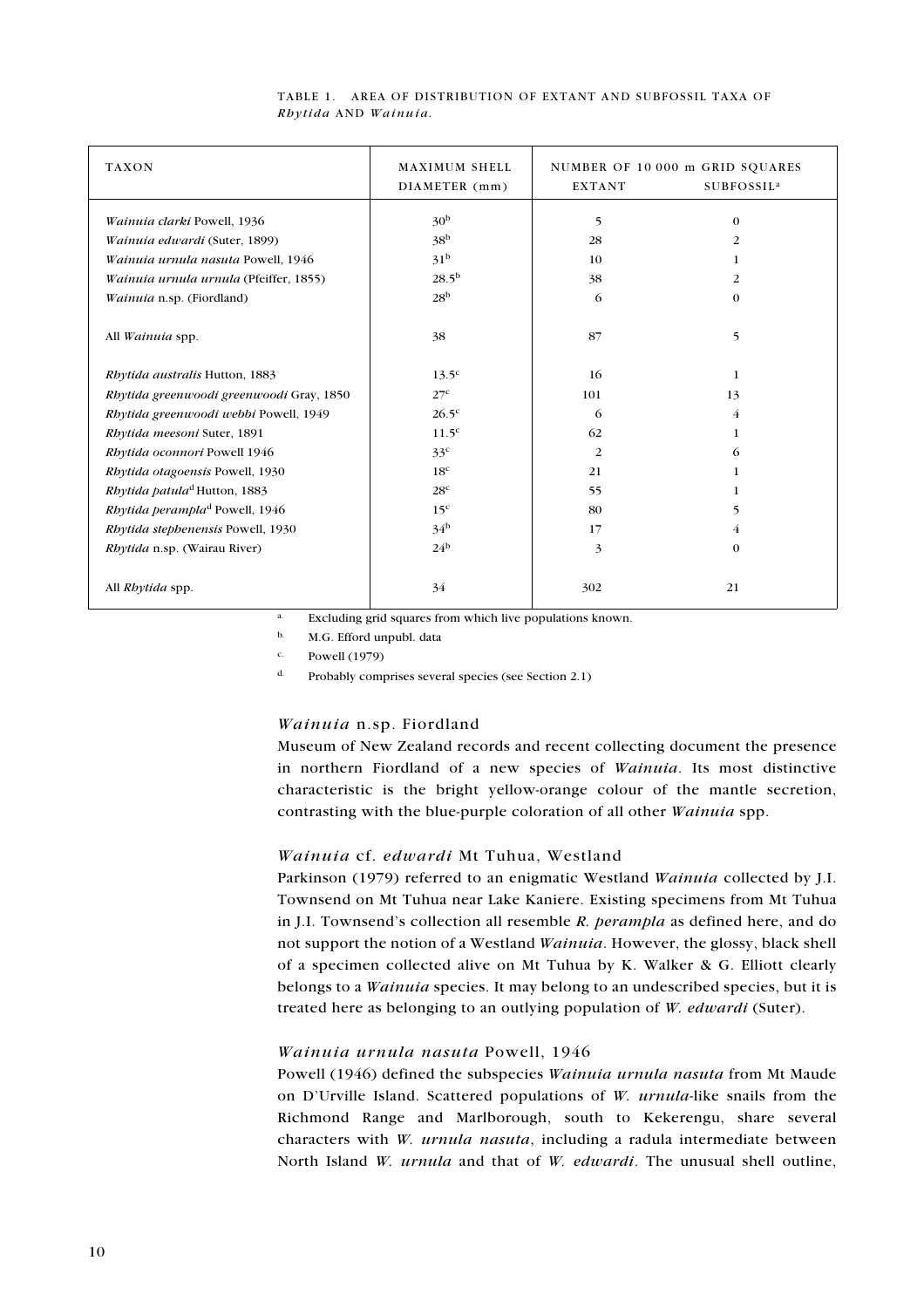thought by Powell to characterise the Mt Maude subspecies, is typical of only a few aged specimens (including the holotype); the shell outline of other specimens from the same site more resembles the typical subspecies. Wainuia urnula nasuta is used for both the D'Urville Island population and related populations on Arapawa Island and the South Island mainland. In future this taxon may be raised to full species rank.

#### Rhytida citrina Hutton 1883

The type locality of both Rhytida citrina and Rhytida patula Hutton 1883 is Greymouth. Some authors have stressed differences of shell coloration and coiling, but I have been unable to detect these once allowance is made for agerelated changes in shell shape. The type of R. citrina in Canterbury Museum is a shell from a juvenile animal which is inevitably more tightly coiled than that of an adult. Some previous records of  $R$ . *citrina* probably relate to  $R$ . *perampla* as defined below, but I have generally included records of  $'R$ . *citrina* with R. patula.

#### "Rhytida n.sp.", Lewis Pass

Parkinson (1979) described but did not name a medium-large species from specimens collected by B.W. Thomas in the eastern Lewis Pass area. The specimens were lost in a filing cabinet at Auckland Institute and Museum until early 1993 (N. Gardner pers. comm.). Other specimens have since been collected in that area and in the western Lewis Pass. Shell morphology and microsculpture appear to grade into that of R. patula about the Maruia River, so the eastern records are here attributed to R. patula.

#### Rhytida stephenensis Powell, 1930

Powell (1979) recognised three subspecies of Rhytida greenwoodi: R. g. greenwoodi (North Island and subfossil in northern S.I.), R. g. webbi (East Takaka), and R. g. stephenensis (Stephens Island and subfossil near Takaka<sup>5</sup>). Parkinson (1979) treated R. stephenensis as a full species, which appears to make more sense, as its distribution (Appendix 4) intermingles with that of R. g. webbi, although there are no sympatric populations extant.

#### "Rhytida meesoni perampla" Powell, 1946

Powell (1946) distinguished a western variant of Rhytida meesoni as subspecies  $R$ . m. perampla. Parkinson (1979: 9) asserted, however, that "Apart" from its small size there is little in common between  $[R.$  *perampla* and  $R$ . *meesoni*", indicating that the taxa may be distinct at the species level. I follow Parkinson in treating R. *perampla* as a distinct species, but it must be acknowledged that some west Nelson shells, including the holotype of "R. perampla<sup>n</sup>, have the general appearance of R. meesoni (flat, glossy, wide umbilicus). Others, including those from the well-known site of Mt Arthur (e.g., Dell 1949), more resemble shells of a small, undistinguished *Rhytida* species occurring at least as far south as Mt Greenland. It seems likely that there are at least two species involved, but all western records are mapped for the time being as R. perampla.

<sup>5.</sup> Powell (1949) refers to a specimen in Canterbury Museum and J.I. Townsend (pers. comm.) describes a large specimen from a pothole north of Kairuru, Takaka Hill.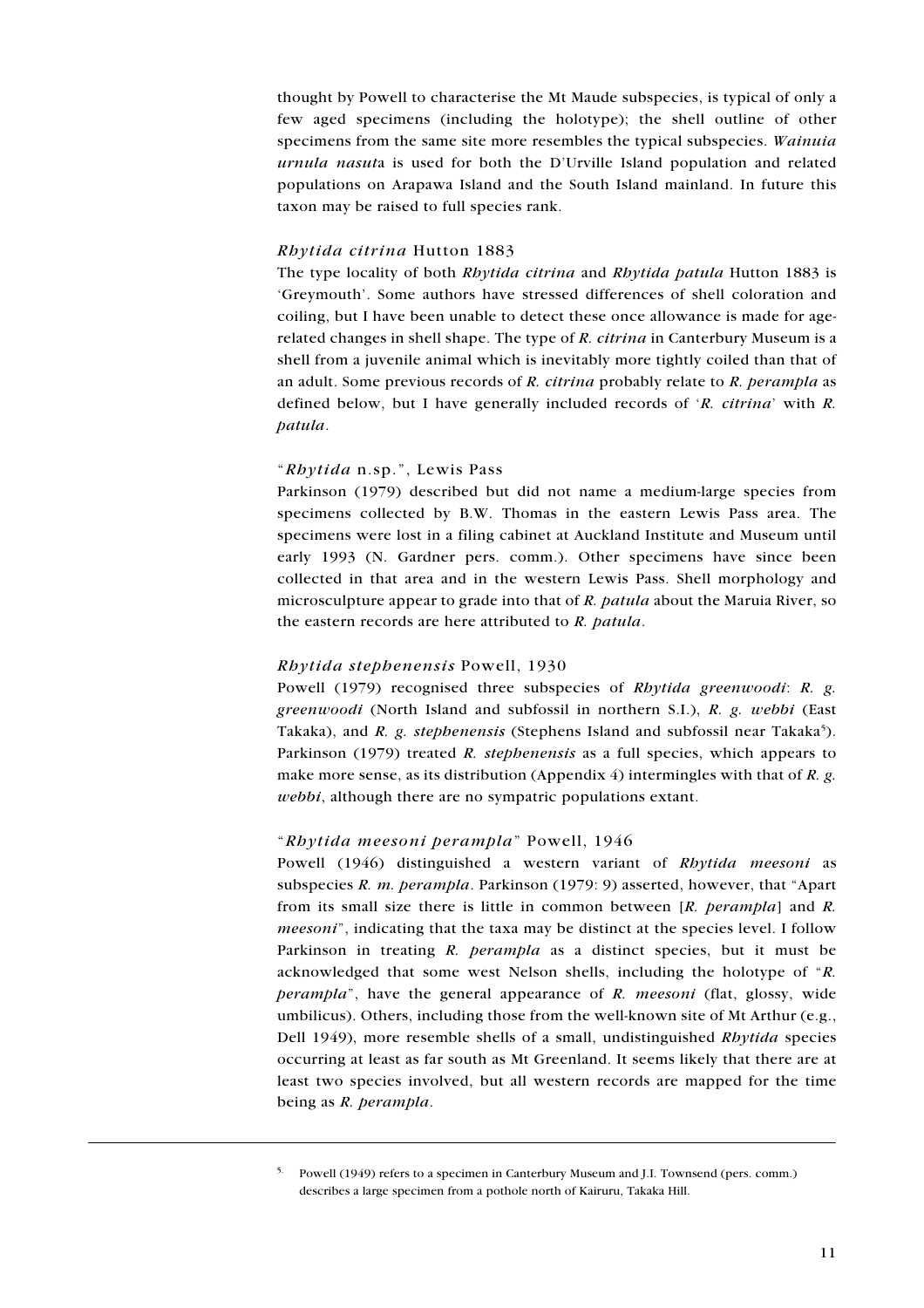### 2.2 PREVIOUS RESEARCH ON Wainuia AND  $Rb$   $\nu$  t i d a

Research on Rhytida and Wainuia this century has been restricted largely to the description of new taxa by Powell (1930, 1936, 1946, 1949) and Dell (1955), and subsequent revisions by Parkinson (1971, 1979) and Climo (1974, 1977; see also Climo 1975). O'Connor  $(1945)$  recorded egg measurements of several species.

Distribution data are crucial to the setting of conservation priorities (e.g., Sherley 1989; Department of Conservation 1994b). Published data on the distribution of Wainuia and Rhytida are scarce and incomplete, although there are extensive museum collections, and private collectors have recorded many other populations. For example, collecting over the past half century has considerably extended the distributions of Wainuia edwardi and W. urnula as mapped by Powell (1930). Te Punga (1953) re-presented Powell's records of Wainuia urnula from around Cook Strait to support his argument for a recent land bridge in the west. Fleming (1978) mapped the ranges of Rhytidarex spp. and Rhytida greenwoodi north of latitude 38°S from data in Powell (1949). Isolated distribution records have been published by Allan (1937), Gardner (1977), Forman (1978), Ogle (1981), Solem et al. (1981), Brook et al. (1982), Elliott (1985), Spurr (1985), Mason (1988), Worthy & Holdaway (1995) and others. Dell (1954) detailed the distribution of Rhytida australis and Elliott (1979) described the distribution of Wainuia edwardi. Preliminary results from the present study appeared in a report on possum-vulnerable species in the Nelson/Marlborough conservancy (Rose 1994, unpubl. Landcare Research contract report).

#### 2.3 CONSERVATION STATUS

Five<sup>6</sup> taxa considered here were assigned to 'Category I' in a recent revision of priority rankings for species conservation (Department of Conservation 1994b) (Rhytida greenwoodi webbi, R. stephenensis, R. oconnori, R. Wairau River, Wainuia urnula nasuta). None is listed in the schedule to the Wildlife Act 1953 as a protected species. Little evidence has previously been advanced on the conservation status of Rhytida or Wainuia species. The local distribution of Rhytida greenwoodi greenwoodi on Rakitu Island was considered by Brook et al. (1982) to be influenced by weka predation. An unpublished project by Bokeloh (1990) examined the evidence for predation by introduced predators on Wainuia urnula and showed that they were readily eaten by possums, rats, and hedgehogs in captivity. Solem et al. (1981) referred to a population of R. greenwoodi greenwoodi which apparently had been recently exterminated as a result of fire and habitat modification.

<sup>6.</sup> A sixth taxon (Wainuia "Kekerengu") is listed in Department of Conservation (1994b), but this is not distinct from Wainuia urnula nasuta as used here.